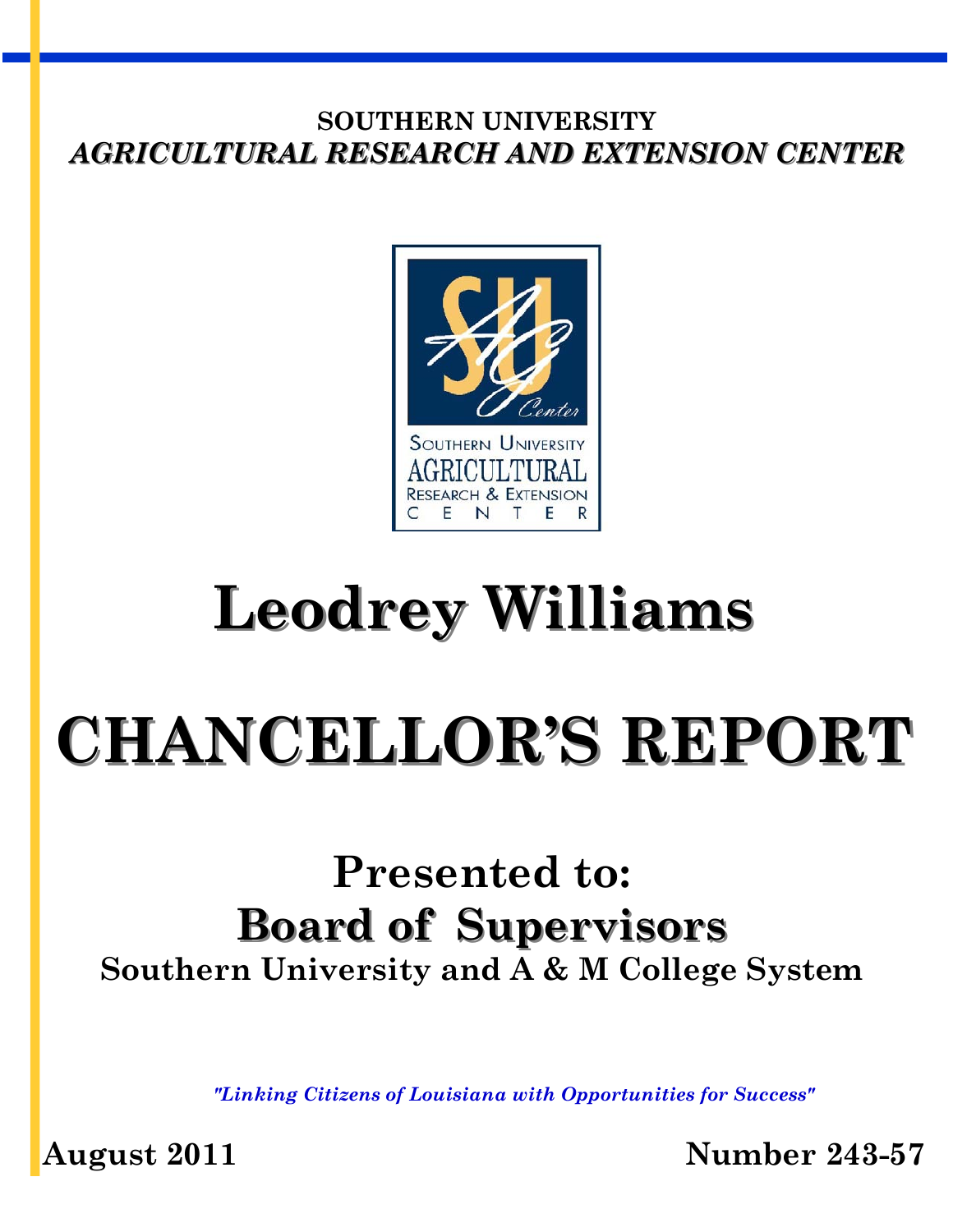#### Morehouse Parish Black Farmers and Landowners Association Field Day and Farm Tour

*Southern University Ag Center* 

**Leodrey Williams**  Chancellor

**Adell Brown** Vice Chancellor, Finance and Administration

**Kirkland Mellad**  Vice Chancellor for Research

**Gina E. Eubanks**  Vice Chancellor for Extension

**Christopher Rogers** Director of Technology Services

**Editors**  Bridget Udoh Donna C. Badon

**A. O. Williams Hall**  P.O. Box 10010 Baton Rouge, LA 70813

**Tel**: (225) 771-2242

**Fax**: (225) 771-2861

#### **Website**: www.suagcenter.com

Southern University Agricultural Research and Extension Center, an entity of the Southern University System, Leodrey Williams, Chancellor, Ronald Mason, Jr., System President, Darren Mire, Chairman, Board of Supervisors. It is issued in furtherance of the Cooperative Extension Work Act of December 1971, and the Agricultural Research Program, in cooperation with the U.S. Department of Agriculture. All educational programs conducted by the Southern University Agricultural Research and Extension Center are provided to all persons regardless of race, national origin, or disability. © 2008 SU Ag Center.

With temperatures reaching 100 degrees, approximately 150 farmers, agricultural producers, agricultural professionals and other interested people attended the 10th Morehouse Parish Black Farmers and Landowners Association Annual Field Day. The field day and farm tour was held on Friday, July 22nd, and began on the farm of Harper Armstrong in Collinston, Louisiana.

This annual event was started by a group of farmers in Morehouse Parish who early on recognized the need for sharing information and experiences to help themselves and to increase awareness for the next generation. They later organized themselves into the Morehouse Parish Black Farmers and Landowners Association, and have worked diligently ever since to enhance the education and opportunities for farmers in north Louisiana.

Odis Hill, Assistant Area Agent with the Southern University Ag Center, is a founding member of the Association and one of the key organizers of the annual field day. During the program, Hill also shared with the group the history of the event. He noted that during the first year, farmers were the only members. Representatives from Southern University got involved during the second year and LSU came aboard during year three.

There were five stops on the tour. It began with the Armstrong soybean plot, followed by the cotton plot. This was followed by a demonstration on harvesting corn at the Hill farm and next came a visit to Antwain Downs' corn plot. The final stop of the farm tour was at a cattle operation on the farm of Curtis Payton. This year as in the previous years, the day ended with lunch at the Cooperative Extension Office in Bastrop.

This annual field day and farm tour is an excellent example of true partnerships and collaborative efforts. So many partners come together annually to ensure the continued success of this event. Mr. Armstrong, president of the group expressed his appreciation to Southern University Ag Center, LSU AgCenter, USDA/ NRCS, Monsanto, FMC, Dupont, the Growers Council and all who support the Association's efforts.

Special guests for this year's field day were Dr. Dewayne Goldman, with Monsanto, Ms. Kim Davis, from the National Growers Council who attended along with farmers from North Carolina, Alabama, Mississippi, Florida and Virginia.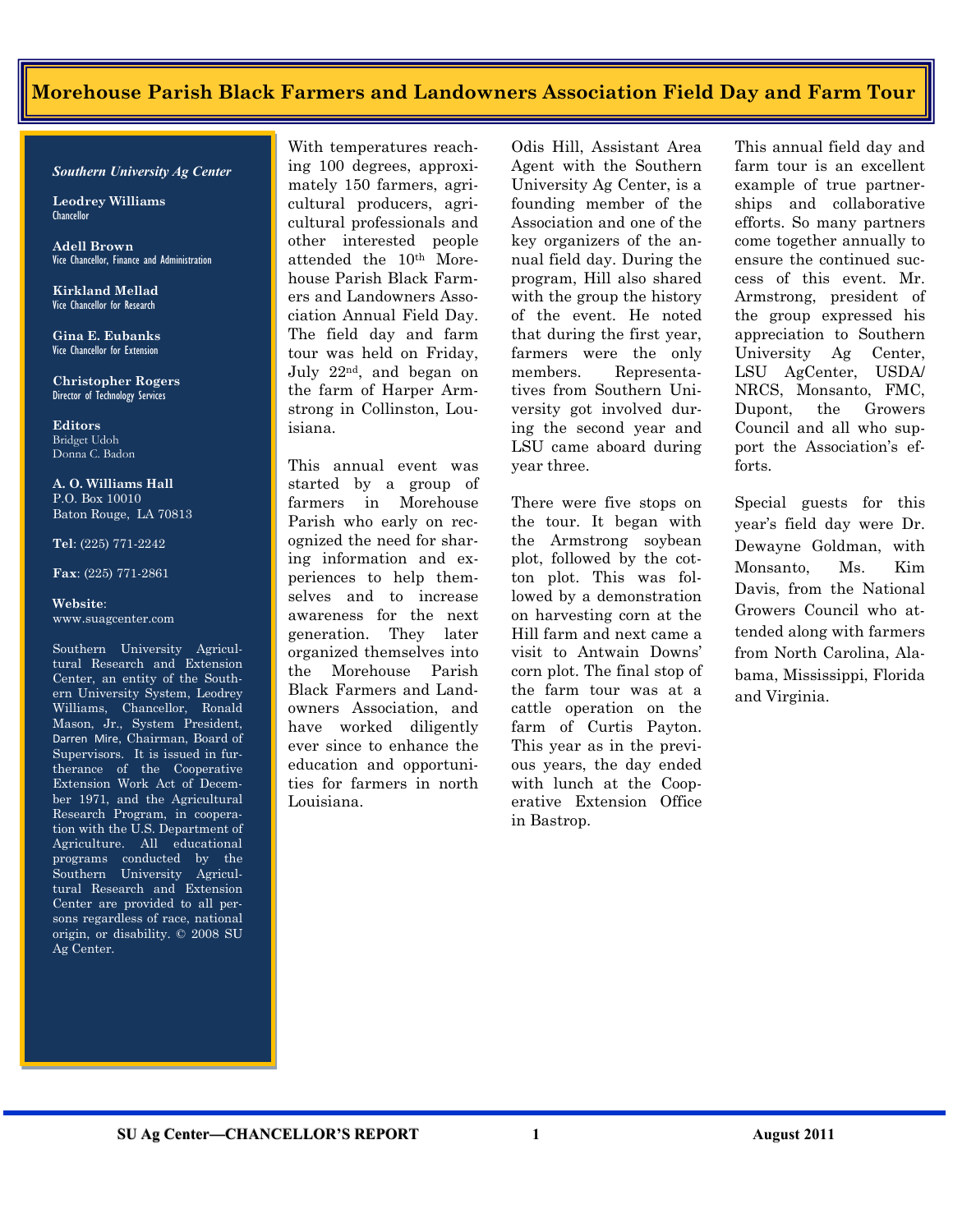## **Food and Agricultural Sciences Leadership Academy**

On July 1st in Room 191 of the SU Ag Center, the commencement ceremony for the Food and Agricultural Sciences Leadership Academy was held. This celebration highlighted the work and achievements of 17 rising high school seniors in schools around the state of Louisiana. The ceremony began with a welcome by Dr. Leodrey Williams, Chancellor. Ms. Lucille Dunn of the Society of St. Vincent de Paul was the keynote speaker at the commencement ceremony.

The Leadership Academy is a twoyear summer program implemented in two phases. The overall goal of Phase I is to assist program participants increase their ACT score in order to qualify for the Tuition Opportunity Program for Students (TOPS) award. This phase began on May 29th, and for five (5) weeks the students were engaged in a rigorous course of study including ACT preparation/ academic enhancement activities, service learning and leadership development. They endured 18 hours of ACT preparation with Princeton Review, three (3) practice 3.5 hour long ACT test, 20 hours of instruction in each of the following subjects: English, Social Studies, Math and Science to include a three-hour lab in each subject, and exposure to the careers and majors in the Food and Agricultural Sciences. Phase II will be during the summer of 2012.

Although the majority of the time was spent focusing on academic enhancement and career development activities, two other components of the Leadership Academy were included, leadership development and service learning.



SU Food and Ag Leadership Academy Group

The primary concept of leadership development highlighted during this experience focused on "Developing the Leader Within." Through a brain storming session, the class developed their own definition of leadership which is: *the position or function of an individual whereby he/she is able to provide guidance and direction to a group of people and move them in a positive direction.* In addition to defining the term, the class became more familiar with the characteristics/positive attributes of a leader and through self-discovery and assessment, were able to identify their individual leadership skills and styles. Most importantly, a personal SWOT (Strengths, Weaknesses, Opportunities and Threats) Analysis was conducted where each student gave a painstakingly honest assessment of his/her individual strengths and weaknesses. Each student received a copy of *the 7* 

*Habits of Highly Effective Teens*, and the companion workbook both by Steven Covey, and also *Who Moved My Cheese for Teens* by Spencer Johnson, M.D.

While maintaining a very rigorous schedule, the students managed to perform 20 hours of community service volunteering with the following organizations: Ms. Jenga Nwendo, Laurentine Ernst Community Garden, New Orleans, where they assisted in the maintenance of a community garden in the lower ninth ward and the East Baton Rouge Parish Animal Control, Baton Rouge, where they provided exercise and nurturing to abandoned animals being placed for adoption. The students also volunteered with The National Organization of Black Natural Resources Conservation Services, Employees - Louisiana Chapter, Galliano, where they planted grass along a two-mile stretch of beach on Grand Isle, to fight coastal erosion and to aid in coastal restoration; and the Skills Enhancement Academy, the Wesley Foundation, Baton Rouge, where they mentored  $2<sup>nd</sup> - 5<sup>th</sup>$  graders, to include discussing manners, proper behavior, the importance of school and future careers. Their final service learning project was with the Military Community, Family and Youth Extension Project, Southern University Ag Center, where they assisted in the maintenance of the university-based garden.

*Continue on page 3*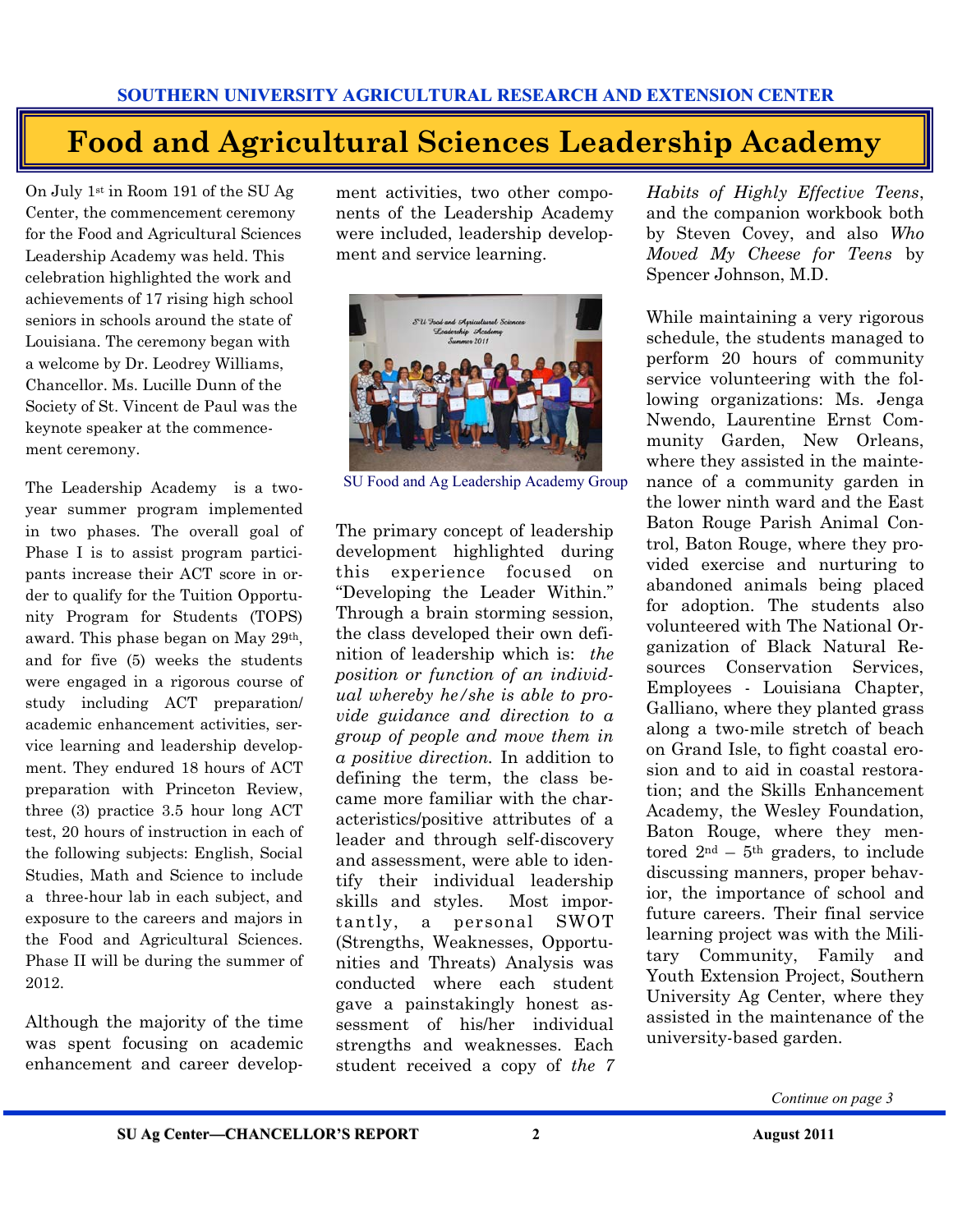### **Leadership Academy**

The seventeen participants completing Phase I of the Food and Agricultural Sciences Leadership Academy were:

Victoria Allen of Tensas Parish; LaKevion Ball of East Carroll Parish; Frelisha Carr of East Baton Rouge Parish; ShaWayna Craft of West Carroll Parish; Saleria Dumas of East Baton Rouge Parish; Robernisha Green of East Carroll Parish; Chelsea Hammond of East Baton Rouge Parish; Alonzo Harris, Jr. of St. Landry Parish; Brandolyn Johnson of Franklin Parish; Asher T. Jones of Iberville Paris; Chas Patterson of East Baton Rouge Parish; Tyler Perkins of Union Parish; Chris Reynolds of East Carroll Parish; Tremaine Sam of St. Landry Parish; John W. B. Smith, III of East Baton Rouge Parish; Willie Washington of St. Landry Parish; and Katrina Wingate of East Carroll Parish.

Special guests attending the commencement ceremony were the 2nd – 5th grade student mentees from the Skill Enhancement Academy under the directorship of Dr. Tamaira Wade. Dr. Wade presented each Leadership Academy participant with a certificate of service and the students each made their mentors a personalized card.

This project is a result of a competitive USDA/National Institute of Food and Agriculture - Capacity Building Grant awarded to Dr. Dawn Mellion-Patin, agriculture specialist.

*Continued from page 2* 



**Left-Right: Zanetta Augustine, research associate; Chancellor Williams; Dr. Wade; Dr. Eubanks, vc for Extension and Dr. Mellion-Patin, project director** 



**Robert Rene, Office of Admissions, SUBR, addresses academy participants.**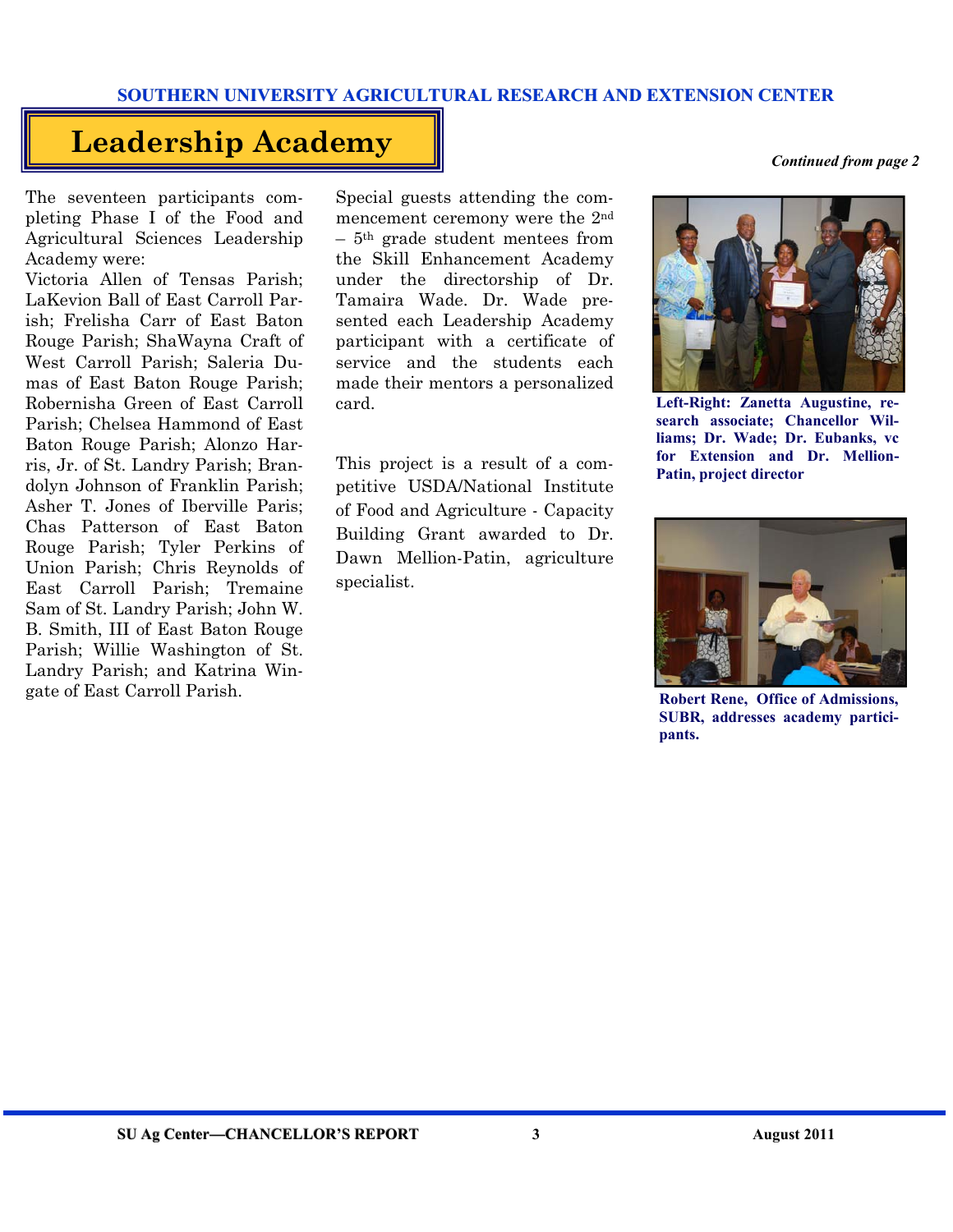## **SU Alumni Conference Attendees Tour the Ag Center**

Southern University alumni met in Baton Rouge, LA, July 6-10, to bring home the pride and promise of the Jaguar Nation at the 2011 National Alumni Conference. This year's conference welcomed back to the Bluff Southernites and supporters from across the globe to reconnect, reminisce, and renew the time-honored tradition of our great University as well as rededicate ourselves to strengthening it for the future.

On Saturday, July 9, as part of the conference, an Open House was scheduled for alumni to tour the SU Campuses in Baton Rouge. At the SU Ag Center, a display of programs was set up in room 191 of the Ashford Williams building. The highlight of the tour of the Ag

Center was the presentation on the 2011 State of the Campus by Chancellor Leodrey Williams. He shared the Center's accomplishments and goals with alumni as the Center observes its 10th anniversary as the 5th campus of the SU System.



SU Alumnus Freddie Price, Sr., left, class of '73, and owner of Dempsey Business Systems, a

computer enterprise in Alexandria, LA receives souvenir from Dr. Wanda Burke, director of SCRI, as he made his rounds of various booths in room 191, A.O. Williams Hall interacting with employees of the Ag Center during the alumni open house.

Christopher Roger, Director of Technology Services chaired the SU Ag Center Open House Committee.

# **Horse Safety Emphasized at School Fun Day**

The Inspire Charter Academy on North Foster Drive, Baton Rouge, held its Annual Fun Day to mark the end of the semester. **Terrence Marshall**, County Agent, East Baton Rouge Parish, brought horse safety demonstration to students. The program was well received by all 200 attendees.

Marshall was assisted by Eugene Runnels, Farm Superintendent, SU Ag Center.

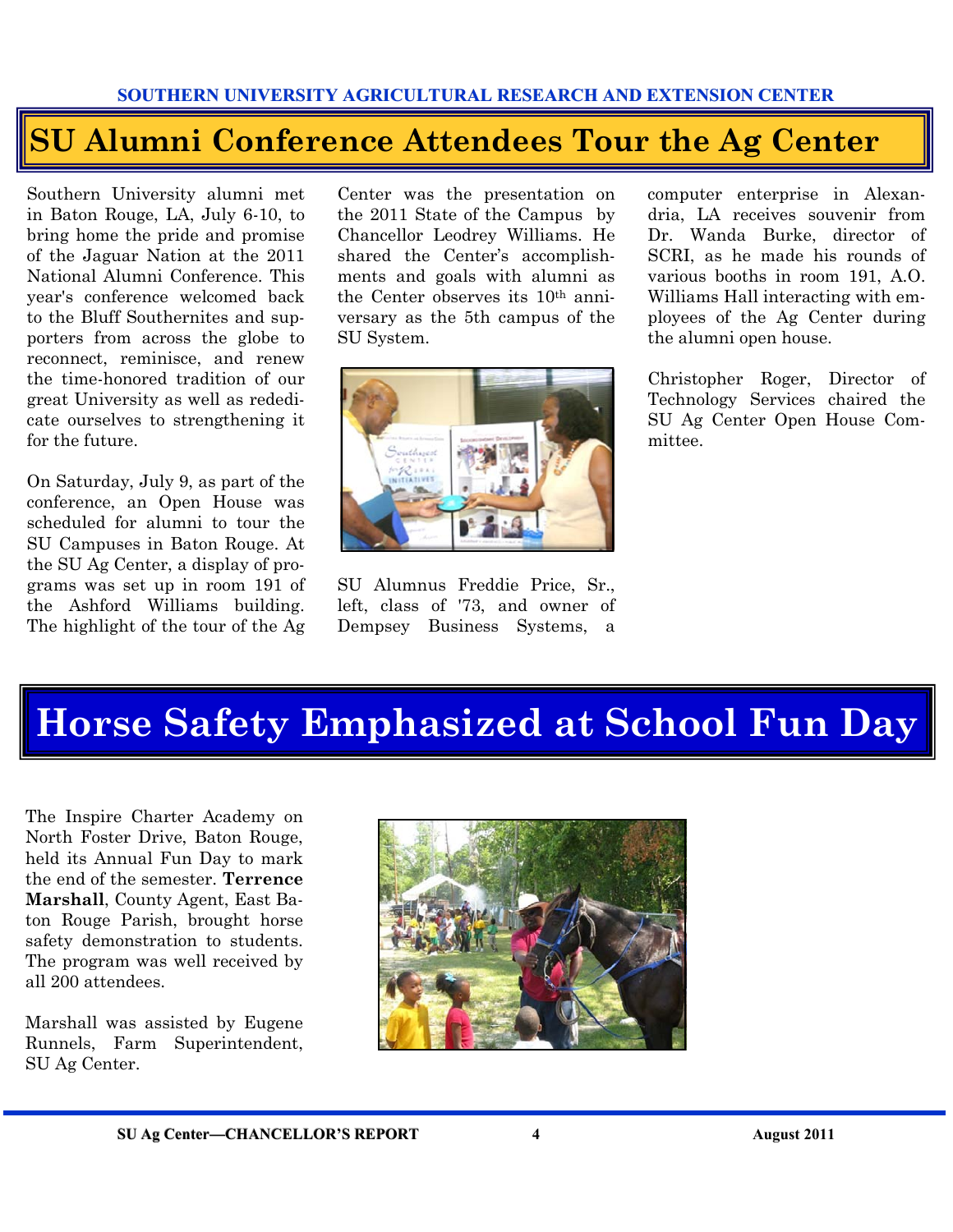### **Dr. Bandele Addresses Summer Garden Program Participants**

The Southern University Experiential Learning Garden Summer Program participants had a special guest speaker on Tuesday, July 12. The legendary Dr. Owusu Bandele, professor emeritus, SU Ag Center, gave a lecture entitled "African American Agriculturalists". All Zachary and SU garden members were invited to participate in this one-time session.



**Dr. Bandele addresses participants** 

Bandele's PowerPoint presentation covered topics related to African American agricultural inventions; music connected with agriculture such as Boll weevil song; crops and plants that originated from Africa to the Americas such as okra, water melon, millet, sorghum, and coffee; Louisiana's contributions to agricultural economy such as the Chenier farm, the Muhaimin pastured poultry farm; organic farming in the south; career opportunities in agriculture; SU Ag Center involvement in community agriculture and youth development. The presentation attracted more than 25 participants and others who found it very enlightening.

The Experiential Learning Garden Summer Programs began June 1, and concluded on July 21st. The garden had two locations on the Horticultural Farm behind the SU Ag Center main building, catering to youth ages 5-18, and met Tuesdays and Thursdays, 8 am until noon; and in Zachary on Rollins

Road, conducted in collaboration with the Zachary Men's Club, met every Monday and Wednesday from 8 am until noon, catering to 8 -12th grade students.

Both locations are funded by the USDA/NIFA and the Department of Defense through the Military Community, Family and Youth Extension Project.

The program is free and continuously open for families and youth to register and participate.

Tiffany Franklin serves as Project Coordinator, Stephanie Elwood, Extension Associate-Community Gardener and Deanna Eubanks, program assistant at the SU Ag Center.

### **Graduation Ceremony Held for Experiential Learning Garden Program**

The SU Ag Center's eight-week Experiential Learning Summer Gardening Project ended with a graduation celebration for participants on July 21. A total of 12 students, ranging in age from 6-18 years, graduated from the program. The ceremony was immediately followed by a tour of the garden, located behind the Horticul-

tural Unit, adjacent to the SU Ag Center. Chancellor Leodrey Williams was out in the field celebrating with the students and their families. Youth showed their dedication by participating in the summer sun learning the essential elements of growing their own produce and healthy eating.



**Graduates with mentors: Deana Eubanks, left and Tiffany Franklin, far right.** 

*Continued on page 6*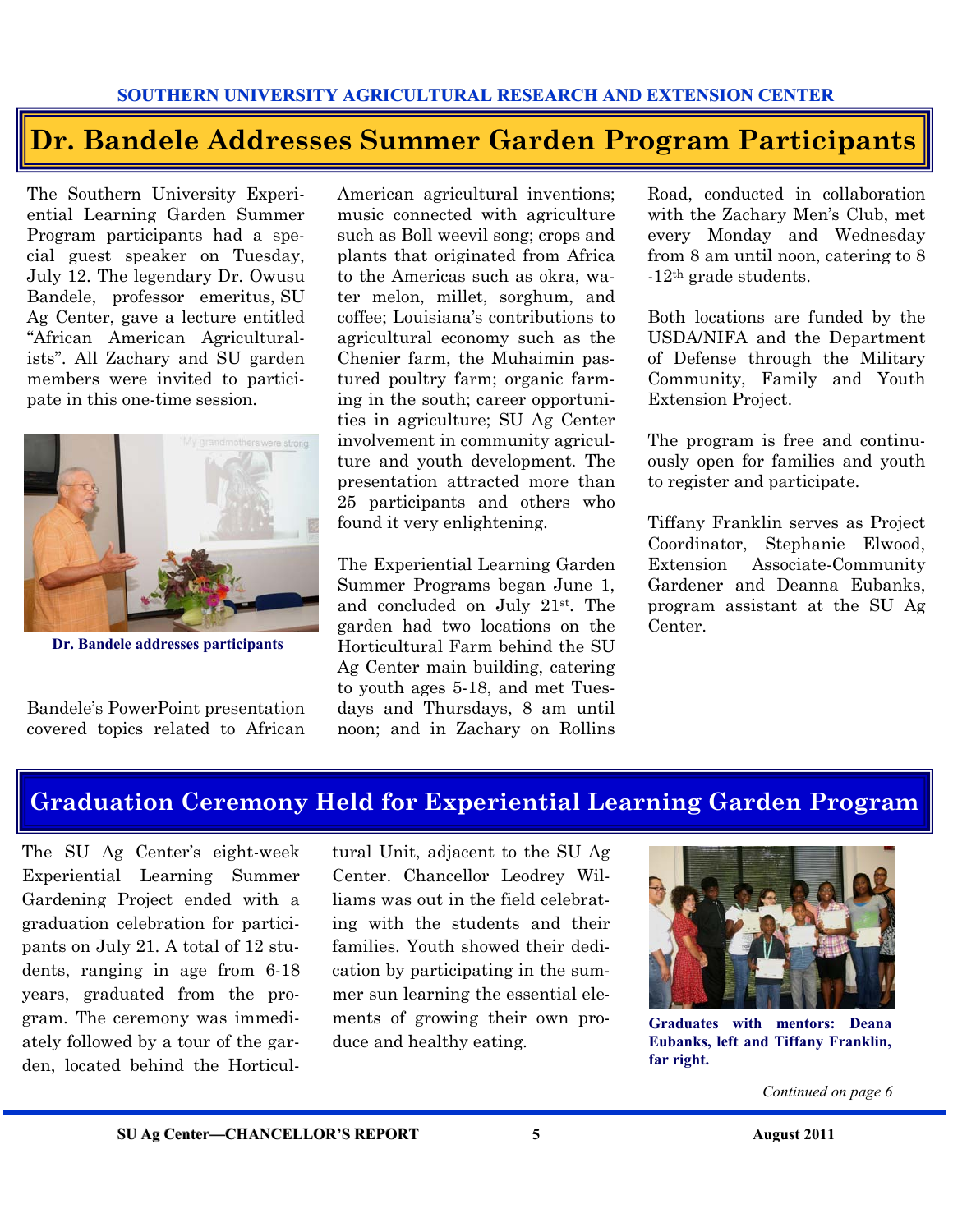### **Experiential Learning Garden Graduation**

Youth participants are now more open to trying new foods, actually taking ownership because this was their project. Youth also learned about community service, leadership, communication skills, the importance of teamwork, and building new peer relationships.

One of the participants, 13-year old Siriah L. Rogers, who attends Christian Life School, said, "We grew basil and eggplants among other things. There are so many varieties that I did not know existed. I hope the program goes on next year, and the year after."

Youth also spent time at the dairy unit, and visited local vegetable and poultry farms as part of their experience.

Participants' parents and siblings joined them at the graduation ceremony where the youth received certificates of participation for their hard work and dedication.

The youth enjoyed words of encouragement from Ag Center administrators. On an official trip, Dr. Gina Eubanks, Vice Chancellor for Extension, left a letter for the participants encouraging them to strive for higher goals and serve as positive role models. In addition, youth were graced with kind words from Dr. Kirkland Mellad, Vice Chancellor for Research.

"Dr. Mellad and his team of research associates/scientists have been very instrumental in the success of this project," said Stephanie Elwood.

"The youth assisted in preparing a heart healthy breakfast made with fresh veggies from their garden, which included zucchini nut muffins, butternut squash pancakes, fresh cantaloupe, and watermelons," Elwood said.

"Students were excited to try new foods and are looking forward to sharing their experiences with their friends at school and to participating in the program next summer," said Tiffany Franklin.

The Summer garden project participants were: Brandon Roberts; Jaiden Brown; Jayla Gilmore; Jordyn Krumm; Josh Selders; Kendja Bolden; Maceon Brown; Rashana Selders; Ruby Griffin; Sariah Rogers; Sydney Marshall; and Yahti Washington.

The ceremony concluded with closing remarks from Tiffany Franklin, Project Coordinator and Stephanie Elwood, Extension Associate - Community Gardener.

*Continued from page 5* 



**Chancellor Williams, left, receives cantaloupe from Siriah L. Rogers, project graduate** 



**lates project graduate, Joshua Selders** 



**Project graduate, Kendeja Bolden, shows off her Armenian Cucumber from the garden**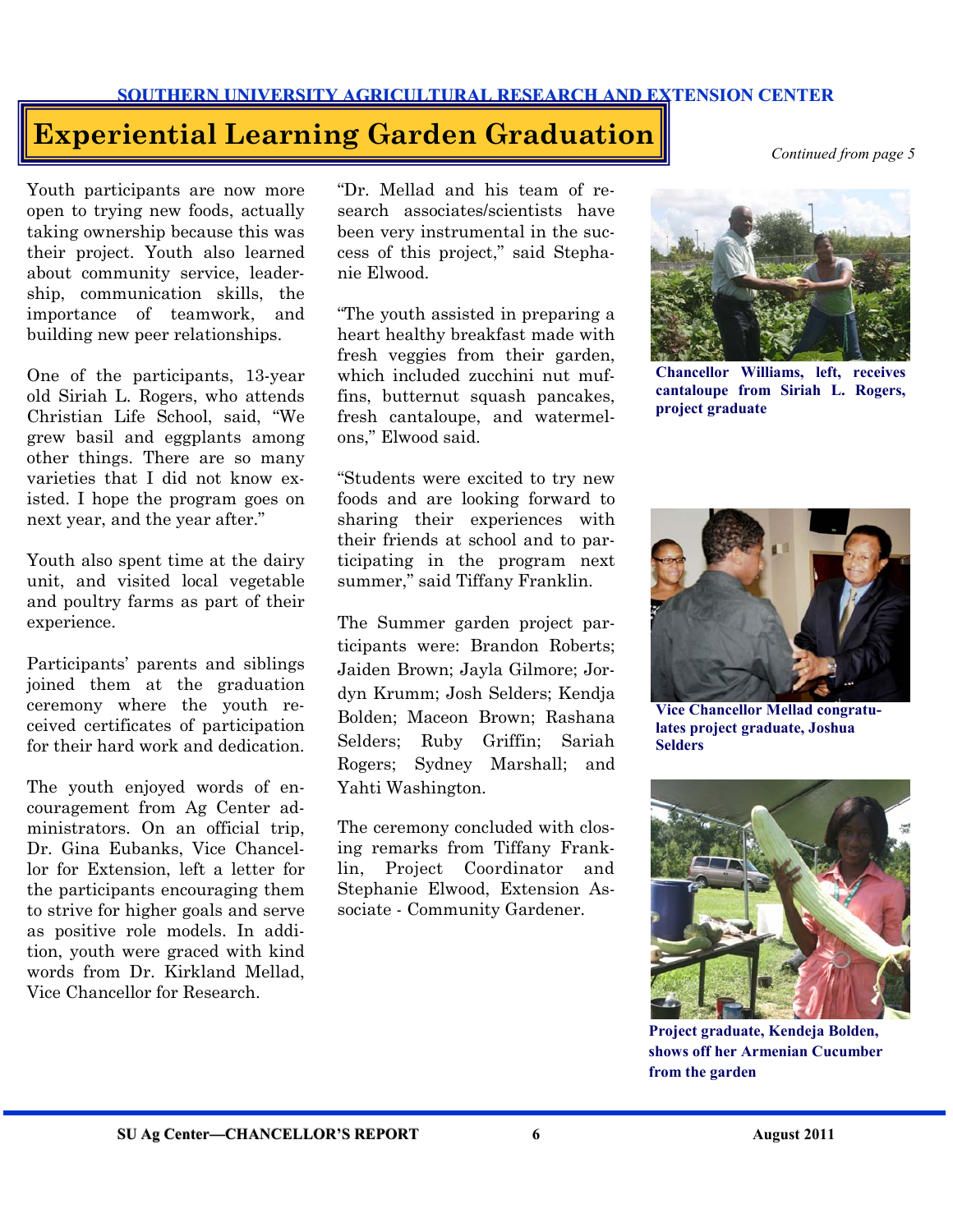### **SU Ag Center Agents Participate in Annual Development Training**

Southern University Ag Center held its 2nd Annual Community and Economic Development training for 17 participants on June 27. This year's training focused on the project, Building Opportunities through Leadership Development (BOLD). BOLD, a statewide leadership development program focuses on building leaders from rural and underserved populations in hopes of assisting residents with addressing issues and concerns of their communities. It is built on the precept that indige-

nous leaders from within are better equipped to solve community problems because they are living with them on a daily basis.

 SU Ag Center field agents were required to complete one training minimum, utilizing all eight sessions as a pilot from the project manual written by Dr. Kenyetta Nelson-Smith. Agents returned this year with feedback on the successes and possible modifications of this manual in their parishes towards building a complete leadership development curriculum.

Nelson-Smith has been selected to participate in the 2011 Adult Higher Education Alliance Annual Conference in Indianapolis this fall to present the BOLD project.

Dr. Kenyetta Nelson-Smith is SU Ag Center's assistant specialist of community and economic development and director of the BOLD project.

#### **SU Ag Center Staff Attend 1890 Exchange Conference**

Director Gloria London, Business Development Specialist Eual Hall, Technology Specialists Wilbert Harris and William Augustine from the Center for Rural and Small Business Development at the SU Ag Center converged with 17 other 1890 Land Grant Universities and Tuskegee Institute in Charleston, SC for the 1890 Exchange Conference, July 12-15.

The purpose of this Conference was to have a conversation between USDA Rural Development and 1890 Institution Partners of Rural Development programs and resources, how they impact economically challenged rural communities; and how Rural Development can utilize 1890 partners as outreach resources.

USDA administrator Judith Canales, Keynote Luncheon Speaker, informed the group that change is in the making and having the appropriate means of communication is most critical due to budget cuts. She emphasized the need to "Tell our success stories and present our activities to whom it impacts the most."

The next move will involve: Identifying the feasibility for developing more significant projects in 1890 targeted rural communities and engaging 1890 and Rural Development programs and resources for implementation; Working Together to Impact Economically Challenged Rural Communities; and development projects that will alleviate erosion of the economic empowerments. These projects will include Business incubators; Mom & Pop Grocery stores; Community youth and senior centers; Community library/technology centers; Cooperatives consisting of fruit/

vegetable processing facilities; and the ability to establish an Intermediate Relending Loan Program.



**Left–right: Eual Hall, Wilbert Harris, and William Augustine of SU Ag Center; Administrator Judith A. Canales of USDA; Entrepreneurial Development Specialist Merdith F. Corley, and Data Analyst Jeanette Howard of Alcorn State; Ann Ragland of Virginia State University; Gloria London of SU Ag Center, and Mabel Edlow of Virginia State University.**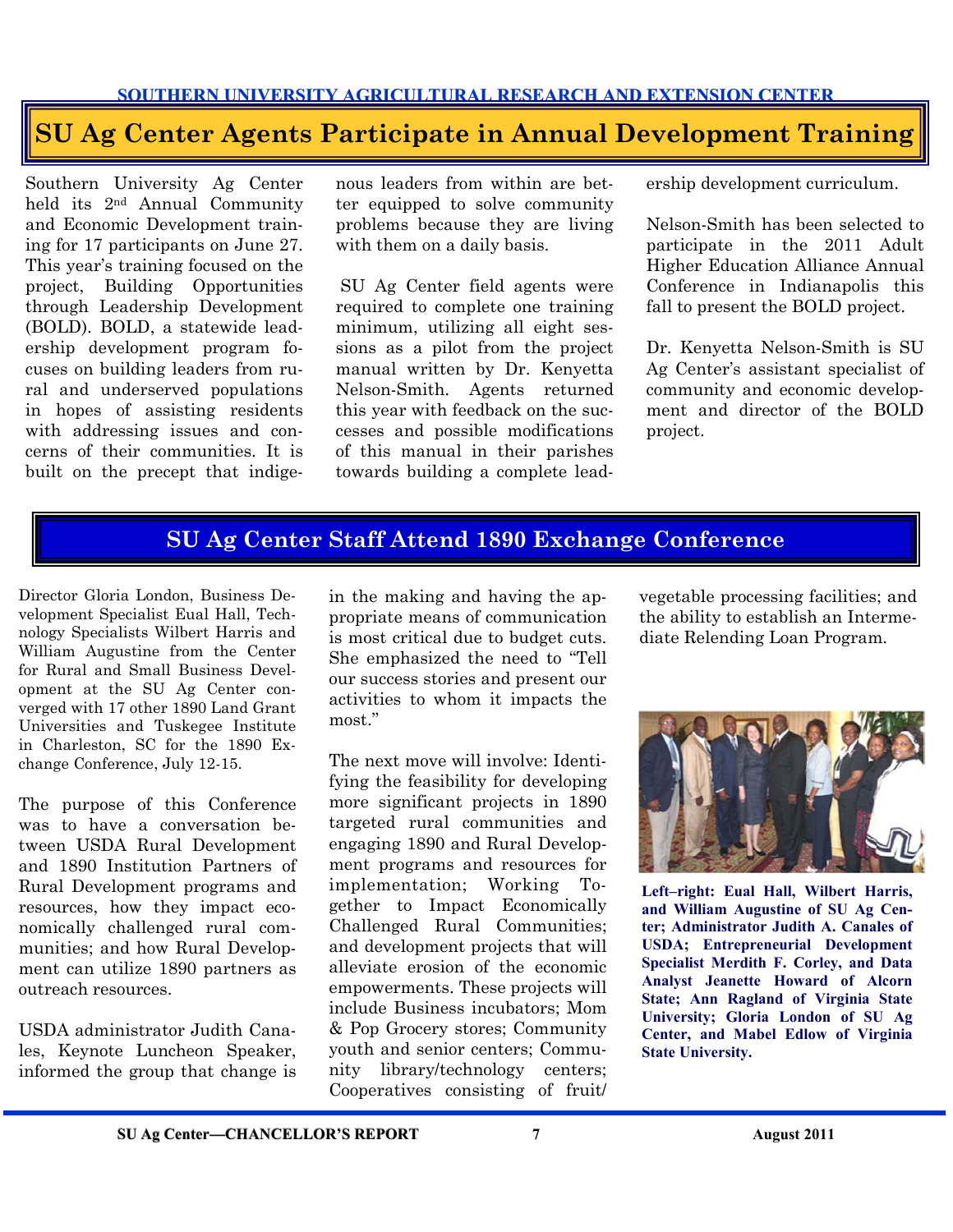#### **Southern University Urban Forestry, Penn State Plant Pathology Collaborate**

On July 10-12, Dr. Dan Collins, professor, urban forestry, SU Ag Center, and four students, including one undergraduate, from the Department of Urban Forestry at Southern University, Baton Rouge, visited Penn State University to participate in a Short Course on Agricultural Plant Biosecurity developed by the Department of Plant Pathology.

Day 1 of the rigorous 2-day course included a half-day of lectures on invasive species and biocontrol strategies by Dr. Don Davis, the role of APHIS in pathogen forensics by Grace O'Keefe, and Agricultural Biosecurity Initiatives by Dr. Gretchen Kuldau. In addition, each graduate student from Southern University made a brief presentation summarizing his/her research.

On day 2, the group travelled first to the Pennsylvania Department of Agriculture in Harrisburg, PA, to tour research and diagnostic facilities for plant pathogen detection with Dr. Ruth Welliver and Dr. Seong Kim and the insect ID lab with Dr. Sven Spichiger. Topics discussed included the eradication efforts for plum pox virus, surveys for Phytophthora and Ralstonia, and introductions of the longhorn beetle and the green ash borer. The group then travelled to the Penn State Fruit Research and Extension Center for an afternoon tour of tree fruit research programs by Drs. Henry Ngugi and John Halbrendt where they discussed studies of resurging plant diseases and their detection. The Biosecurity Class then travelled to Frederick, MD, to visit Dr. Doug Luster and colleagues at the USDA-ARS Biocontainment Greenhouse and tour the APHIS

Training Facilities, before returning home to Southern University.

Penn State Plant Pathology and Southern University Urban Forestry are collaborators in Agricultural Biosecurity Education. The USDA/NIFA funded the course in part through a Capacity Building Grant to Enhance Graduate Education and Training in Global Food Security and Agricultural Biosecurity. For the full story visit: [Penn](http://plantpath.psu.edu/)  [State University](http://plantpath.psu.edu/)



**SU team at Penn State** 

# **Faculty, Staff Accomplishments and Activities**

#### **Marshall Elected Vice President of Association**

The Louisiana County Agricultural Agents Association elected **Terrence Marshall**, County Agent (1890) as Vice-President of the association at the annual meeting held in June.

Marshall is a 34-year employee of the Louisiana Cooperative Extension Service, working for both the Southern

University and LSU Agricultural Centers.

He began his career in Ascension Parish in 1977, and transferred to East Baton Rouge Parish in 1979. He has been a member of the association since 1992. He has served three terms on the Board of Directors of the group.

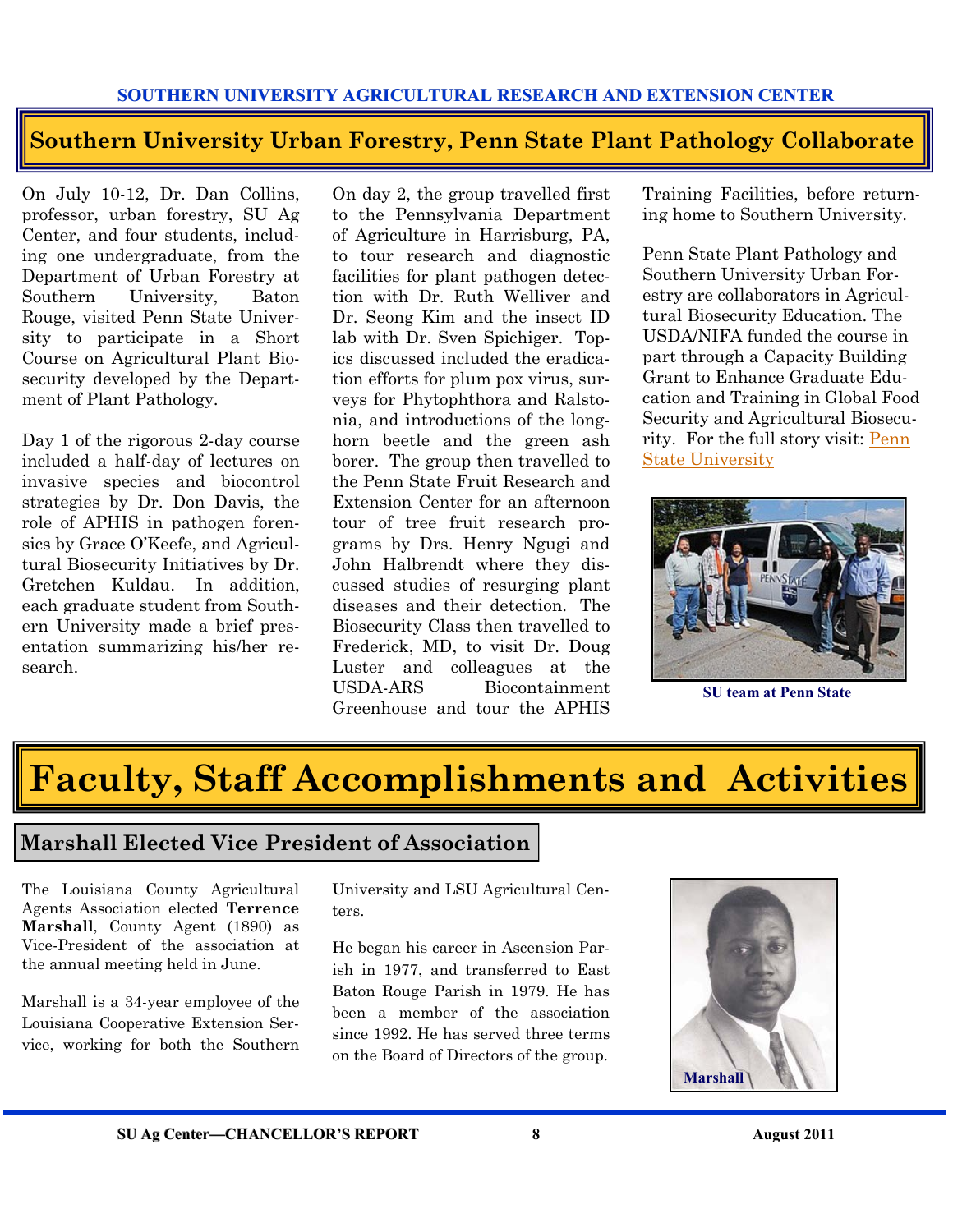# **Faculty, staff accomplishments and activities contd.**

### **Southern University Ag Center Professor Emeritus Co-authors Paper**

**Dr. James McNitt**, Professor Emeritus, Southern University Agricultural and Extension Center, co-authored a paper entitled "Expansion of meat rabbit projects in disaster-stricken Haiti" presented at the 2011 American Dairy Science Association - American Society of Animal Science Joint Annual Meeting in New Orleans July 13.

Following the recent devastating earthquake in Haiti in January of 2010, humanitarian efforts have been made to expand small-scale rabbit farming enterprises to over 1,000 resettled rural families. The rabbit program was initiated by Dr. McNitt in the mid-90s. The objective of the current study was to evaluate rabbit program status, based on a USAID consultancy visit in July–August, 2010.

In the townships of Cap Haitian and Grand Boulage, several farms were visited to determine production status.



**Dr. McNitt** 

In general, farmer enthusiasm toward the project was perceived to be high.

In summary, the article states that the project evaluated shed and cage designs as promoted by the host organization (Makouti Agro-Enterprises; MAE), rabbit health problems associated with pathogens, and feeding. The findings concluded that despite the discouraging present status, good progress has been made since project initiation, and people have accepted the practice of rabbit farming and the consumption of rabbit meat in their diets.

**Fatemeh Malekian, Ph.D.**, Associate Professor, Southern University Agricultural Research and Extension Center and adjunct faculty at Louisiana State University, received the 2011 Elizabeth Fleming Stier Award for pursuit of humanitarian ideals and unselfish dedication resulting in significant contributions to the wellbeing of the food industry, academia, students, or the general public.



**Dr. Malekian** 

She received \$3,000 honorarium from the New York Section and a plaque from the *Institute of Food Technologists*.

The story was printed in the May 2011 Phi Tau Sigma Newsletter, Member News section. To read the full story, visit: [http://www.ift.org/](http://www.ift.org/community/phi-tau-sigma/newsletter/0511phitausigma.aspx) [community/phi-tau-sigma/](http://www.ift.org/community/phi-tau-sigma/newsletter/0511phitausigma.aspx) [newsletter/0511phitausigma.aspx](http://www.ift.org/community/phi-tau-sigma/newsletter/0511phitausigma.aspx)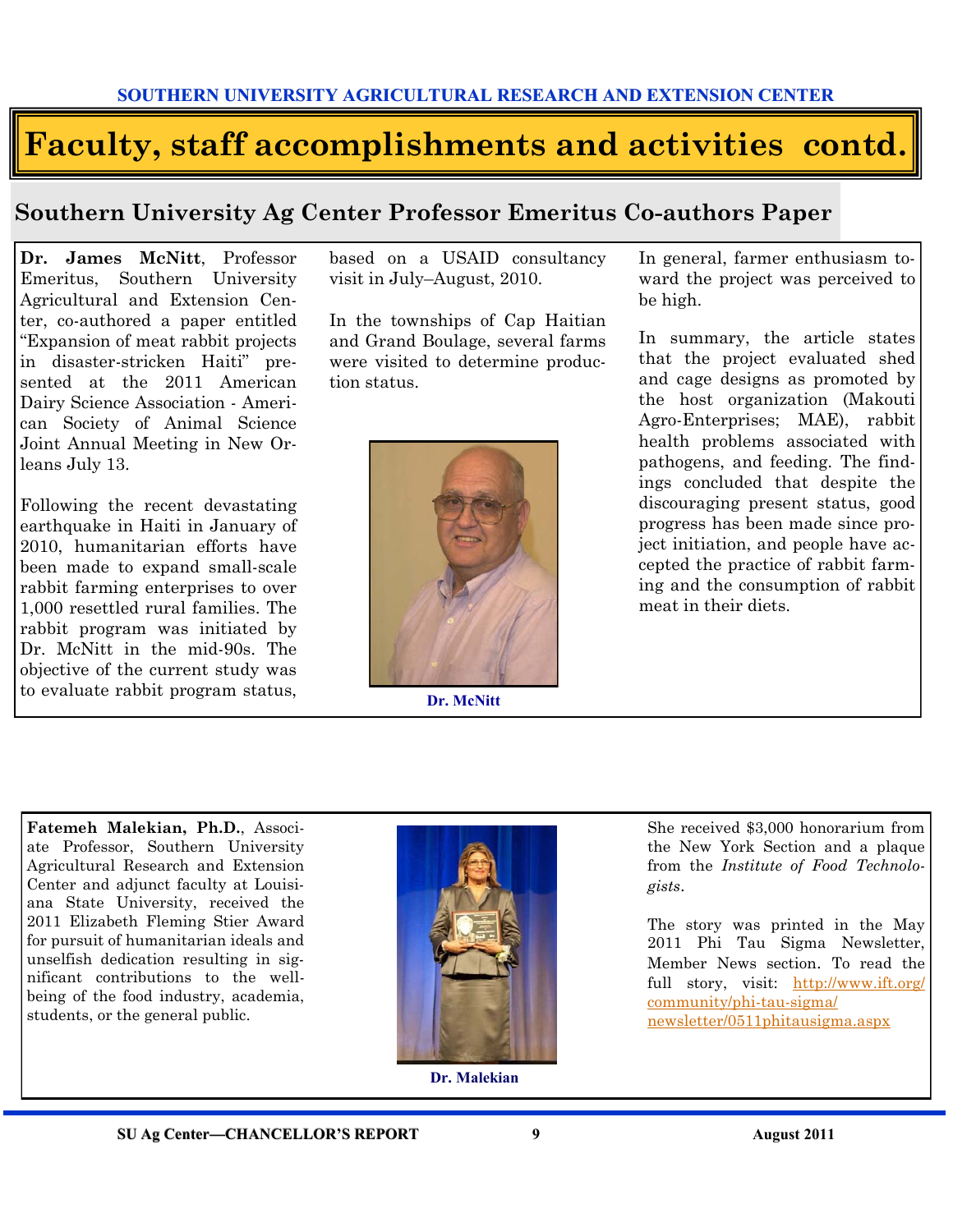# **Faculty, staff accomplishments and activities contd.**

**Sharon Wilder** received a Certificate of Appreciation from the United States Department of Agriculture's Center for Nutrition Policy and Promotion for her continuing support as a Community Partner within the Nutrition Communicators Networks. She received a package for her efforts in reaching the community and audiences with the 2010 Dietary Guidelines and MyPlate. MyPlate is the new

**Dr. Kenyetta Nelson-Smith,**  assistant specialist, Community & Economic Development, presented the "Importance of Education" to 25 participants of the Louisiana Young Ag Producers Summer Camp hosted by LSU AgCenter on Friday, July 22.

She was also selected, along with State Representative Pat Smith, to serve as judge for the summer 2011 Big Buddy Spelling Bee.

**Renita Marshall**, assistant professor, **Kenyetta Smith**, assistant specialist, and **Christie Monroe**, livestock programs manager, set up a petting zoo at the Pointe Coupee Community Resource Center, Inc. during a camping event on July 7. The petting zoo included rabbits, chickens and a miniature horse. Monroe supplied a mock

the diet a r y guideline developed by the USDA.

**S h a r o n Wilder** 



Included in the package is the Communications Message Calendar, which will aid in dissemination of messages and programs to consumers in a coordinated, targeted and powerful way. Wilder is SU Ag Center's nutrition assistant for FF-News in East and West Carroll Parishes.



**Dr. Nelson-Smith** 



**Big Buddy spelling Bee team** 

horse with saddle and allowed camp participants to "ride" an imaginary horse. The children learned how the animals help on the farm. The camp hosted more than 20 students and parents.



**Campers with mini horse**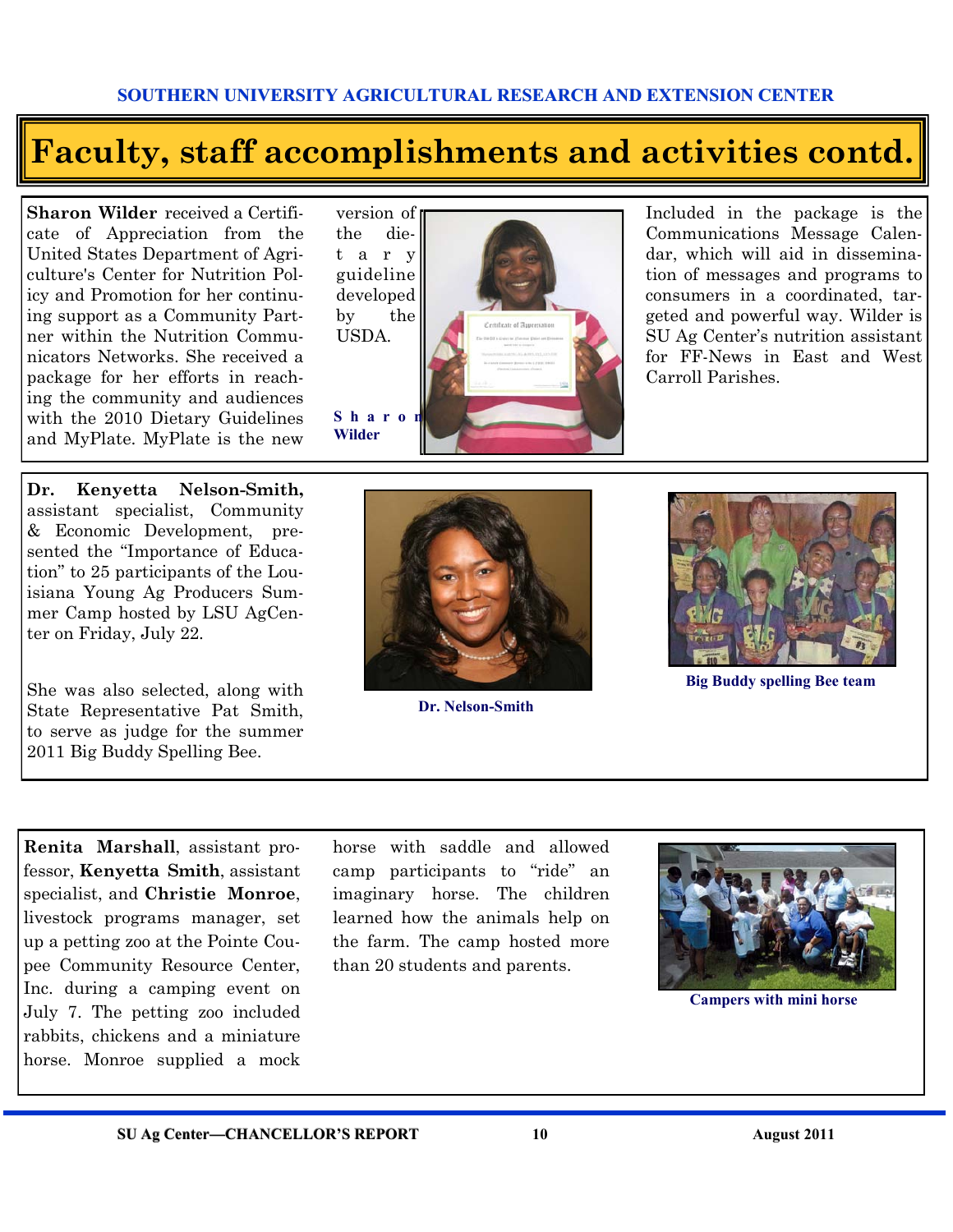# **Faculty, staff accomplishments and activities contd.**

**Christie Monroe**, Livestock programs manager, participated in the National Women In Ag Association Planning meeting in Alabama along with Emily King and Zanetta Augustine, July 19. The conference hosted more than 75 women from Alabama, Oklahoma, Louisiana and Mississippi.

On July 22, Monroe presented at the 10th annual black farmers field

**Dr. Bridget Udoh**, communications specialist, held a follow-up workshop for USDA/NIFA project participants in St. Martin Parish, July 29. The meeting took place in St. Martinville Library from 6:00 p.m.-8:00 p.m. to discuss the outcome of an earlier focus group meeting with participants. SU Ag Center faculty and staff presented on various topics to the group. Andra Johnson, assistant professor, urban forestry, addressed the group on alternative crop production for alternative fuel.

During Johnson's presentation, farmer Kurt Choplin said, "Since you mentioned alternative crops at our last meeting six months ago, it stayed on my mind. I have started back my garden to grow grass for my chickens. It has cut my chicken feeding bill by 25% at this time of rising feed cost."

Eual Hall, business development specialist, presented to the group on starting and expanding a small business. Allison Johnson, pro-

day, hosted by Morehouse Black Farmers and Landowners Association. More than 100 participants converged from as far as Virginia, Texas, Arkansas, Mississippi and Alabama for the event.

On July 26, Monroe also made a presentation entitled "Women and Agriculture Then and Now" at the Small Black Farmers Meeting in Nacogdoches, TX.

gram manager, USDA 1890 Programs, Higher Education Institutions, shared information on the services provided by the USDA to small producers and businesses at the state and local levels. Candace Semien, consultant/ facilitator, reported the analysis and findings of the focus group. Oscar Udoh, coordinator for planning and evaluation served as note taker and logistics director. Chris Robichaux, county agent, St. Martin and Iberia Parishes, organized the meeting.

Bridget Udoh, communications specialist, is the project director of USDA/NIFA project entitled "Strategies to Improve Farm and business Efficiency Through Integrated Communications." The three-year project involving ten Louisiana parishes strives to enhance communication between the SU Ag Center and its clientele statewide. The target audience is limited resource producers and businesses.







**Dr. Andra Johnson, addresses group on the benefits of alternative crop production** 



**Allison Johnson addresses group on available USDA programs**